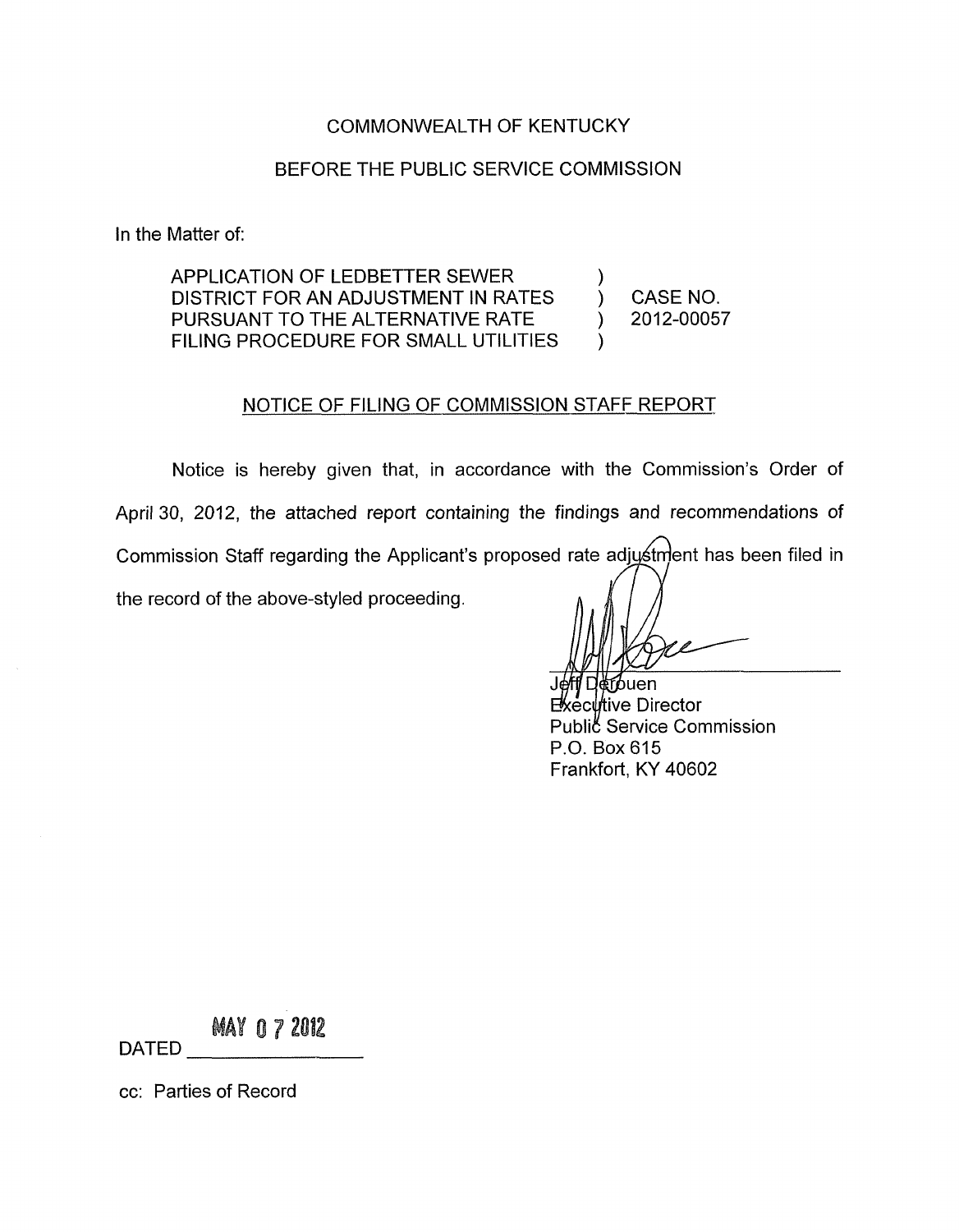## STAFF REPORT

### ON

# LEDBETTER SEWER DISTRICT

# CASE NO. 2012-00057

On February 23, 2012, Ledbetter Sewer District ("Ledbetter") filed an application with the Commission to adjust its current rates for sewer service. Using its historical operations for the calendar year ending December 31, 2009,<sup>1</sup> as adjusted for known and measureable changes, Ledbetter proposes rates that will produce additional annual revenue from sewer operations of \$115,565, an increase of 32.14 percent over normalized revenue of \$359,592. Ledbetter proposes to allocate the proposed revenue increase equally to its existing rate blocks. Using this method, for a customer who uses 5,000 gallons of water monthly, his or her average customer bill will increase from \$47.99 to \$63.45.

Commission Staff members Daryl Parks and Eddie Beavers performed a limited financial review of Ledbetter's test-year operations to determine whether reported operating revenues and expenses are representative of normal operations and whether the proposed adjustments are reasonable. They did not pursue and have not addressed in this report insignificant or immaterial discrepancies. Where they have not expressly addressed a test-period expense, they found insufficient evidence to contest the reasonableness of that expense.

 $1$  Ledbetter requested and was granted deviation from 807 KAR 5:076, Section 8, which requires that the test period used to determine the reasonableness of the proposed rates must coincide with the reporting period of the applicant's annual report for the immediate past year.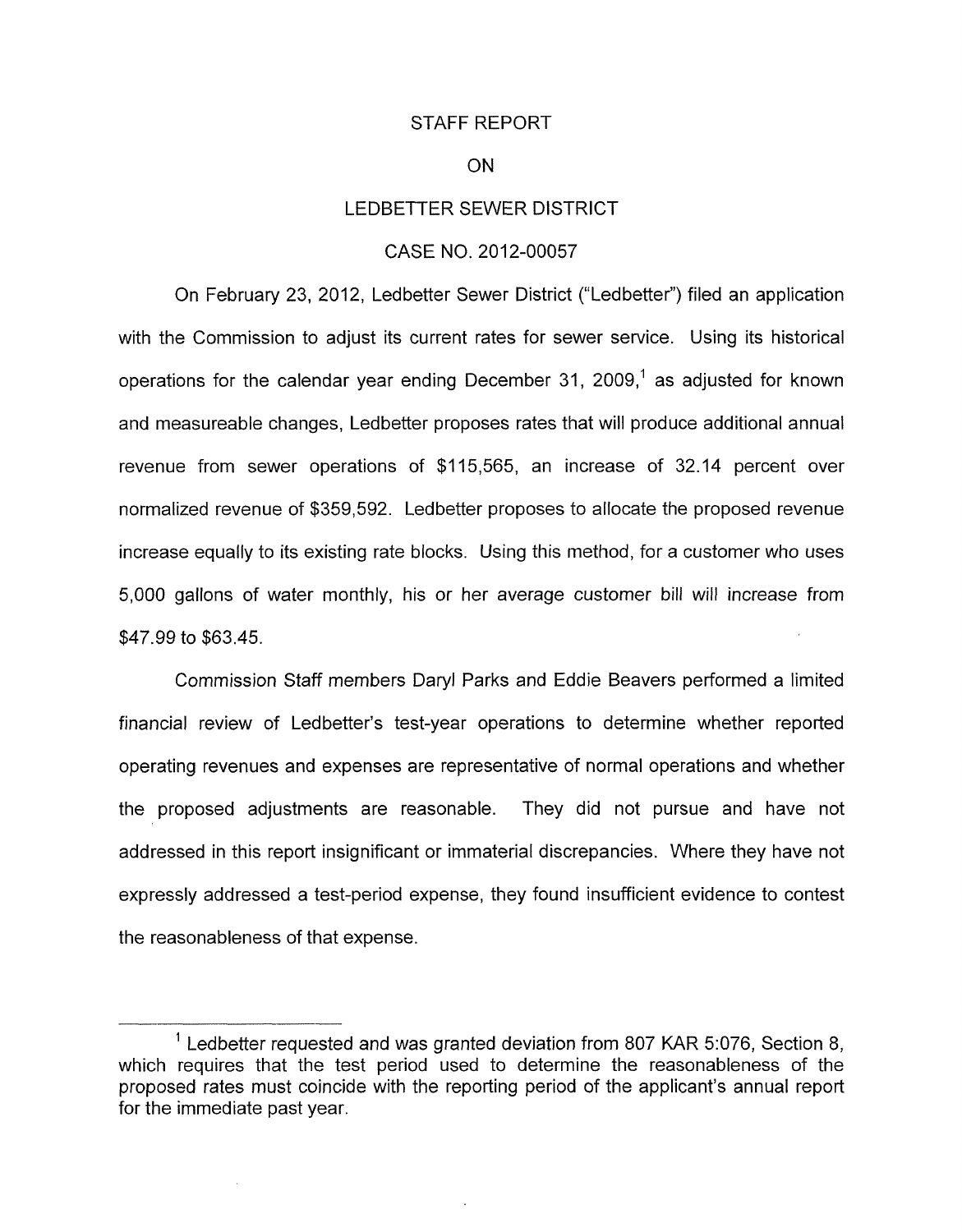This report summarizes Commission Staff's review and recommendations. Mr. Beavers reviewed Ledbetter's operating revenue calculations, its calculation of the proposed rates, and its proposed rate design. Mr. Parks addressed all pro forma expense adjustments and the revenue requirement determination.

In its application, Ledbetter calculated its overall revenue requirement as \$476,637. In making this calculation, Ledbetter used the depreciation schedule for its water operations instead of its sewer operations, and erroneously reduced test-year depreciation expense for sewer operations by \$2,230. Using the correct depreciation schedule, a copy of which is appended to this report as Appendix D, Commission Staff finds the test-year sewer depreciation to be \$1 10,747.

Commission Staff finds that all other proposed adjustments to test-year operations are reasonable and should be accepted. It further finds that Ledbetter's pro forma operating expenses are \$343,605, \$2,230 more than Ledbetter reported in its application. Commission Staffs calculation of pro forma operating expenses is shown in Appendix A. Appendix B contains detailed explanations for all adjustments to testyear operations. Appendix C of this report contains a comparison of Ledbetter's and Commission Staffs calculations of the overall revenue requirement and required revenue increase.

Neither Ledbetter nor Commission Staff performed a cost-of-service study in this case. Commission Staff agrees with Ledbetter's proposal that each rate block within the current rates be increased by an equal percentage derived from the percentage increase in revenue requirement over adjusted test-period revenues. Using these principles, Commission Staff has developed the rates set forth in Appendix E. These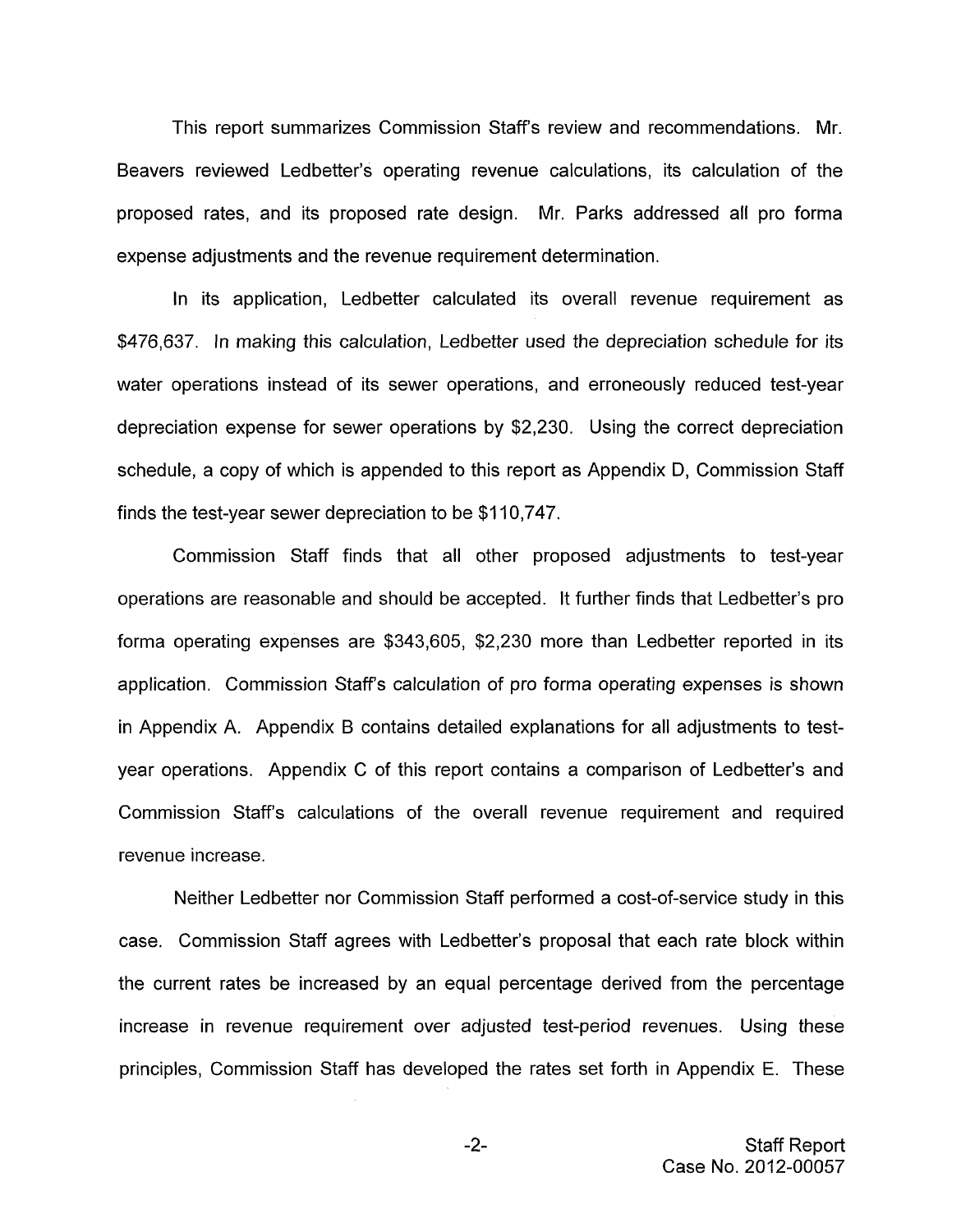rates will produce annual revenues of \$477,387 and would increase the monthly bill of a customer who uses 5,000 gallons of water from \$47.99 to \$63.82.

Commission Staff recommends that the Commission approve Ledbetter's proposed rates. These rates are shown in Appendix F and will produce annual revenue from sewer service sales of \$475,157. They will produce revenue sufficient to pay all pro forma cash expenses and service its debt.

Signatures

*A* 

Prepared by: Daryl Parks Financial Analyst, Water and Sewer Revenue Requirements Branch Division of Financial Analysis

Prepared by: Eddie Beavers Rate Analyst, Communications, Water and Sewer Rate Design Branch Division of Financial Analysis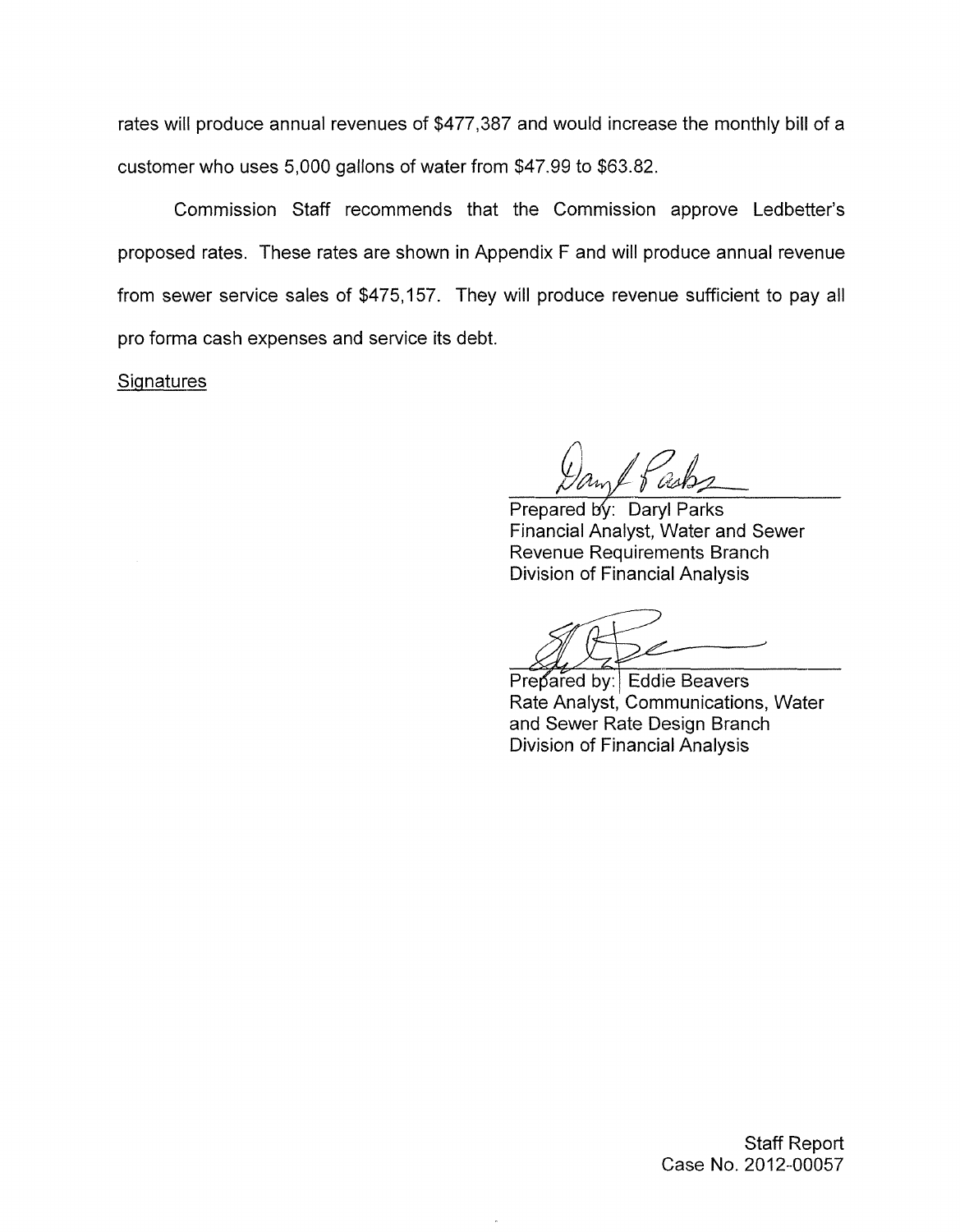# APPENDIX A PRO FORMA OPERATIONS STAFF REPORT, CASE NO. 2012-00057

|                                                 | <u>Test Year</u> | <b>Adjustment</b> | Ref.        | Pro forma     |
|-------------------------------------------------|------------------|-------------------|-------------|---------------|
| <b>Operating Revenues</b>                       |                  |                   |             |               |
| Sewage Revenue                                  | \$<br>323,690    | \$<br>35,798      | A           | \$<br>359,488 |
| Miscellaneous Sewer Revenue                     | 104              |                   |             | 104           |
| <b>Total Operating Revenue</b>                  | 323,794          | 35,798            |             | 359,592       |
| <b>Operating Expenses</b>                       |                  |                   |             |               |
| Operation and Maintenance Expenses              |                  |                   |             |               |
| Collection System - Labor, Materials & Exp      | 90,039           |                   |             | 90,039        |
| Treatment System - Other                        | 10,829           | (434)             | B           | 10,395        |
| <b>Purchased Power</b>                          | 25,811           |                   |             | 25,811        |
| Chemicals                                       | 12,402           |                   |             | 12,402        |
| Pumping System                                  | 5,546            |                   |             | 5,546         |
| <b>Treatment and Disposal</b>                   | 253              |                   |             | 253           |
| Maintenance of Collection Sewer                 | 4,537            | 18,319            | $\mathbf C$ | 22,856        |
| Maintenance of Treatment and Disposal           | 4,145            | (2,782)           | D           | 1,363         |
| Meter Reading                                   | 4,800            |                   |             | 4,800         |
| Office Supplies and Other Expenses              | 4,839            |                   |             | 4,839         |
| Outside Services Employed                       | 5,124            |                   |             | 5,124         |
| Insurance Expenses                              | 7,645            |                   |             | 7,645         |
| <b>Employee Expenses and Benefits</b>           | 30,843           |                   |             | 30,843        |
| <b>Transportation Expenses</b>                  | 570              |                   |             | 570           |
| Miscellaneous General Expenses                  | 1,879            |                   |             | 1,879         |
| Maintenance of General Plant                    | 1,032            |                   |             | 1,032         |
| <b>Total Operation and Maintenance Expenses</b> | 210,294          | 15,103            |             | 225,397       |
| Depreciation                                    | 110,747          |                   |             | 110,747       |
| Taxes Other than Income                         | 6,655            | 806               | E           | 7,461         |
| <b>Total Operating Expenses</b>                 | 327,696          | 15,909            |             | 343,605       |
|                                                 |                  |                   |             |               |
| <b>Utility Operating Income</b>                 | (3,902)          | 19,889            |             | 15,987        |
| Interest and Dividend Income<br>Plus:           | 680              |                   |             | 680           |
| Miscellaneous Nonoperating Income               | 800              |                   |             | 800           |
| Income Available to Service Debt                | \$<br>(2, 422)   | \$<br>19,889      |             | \$<br>17,467  |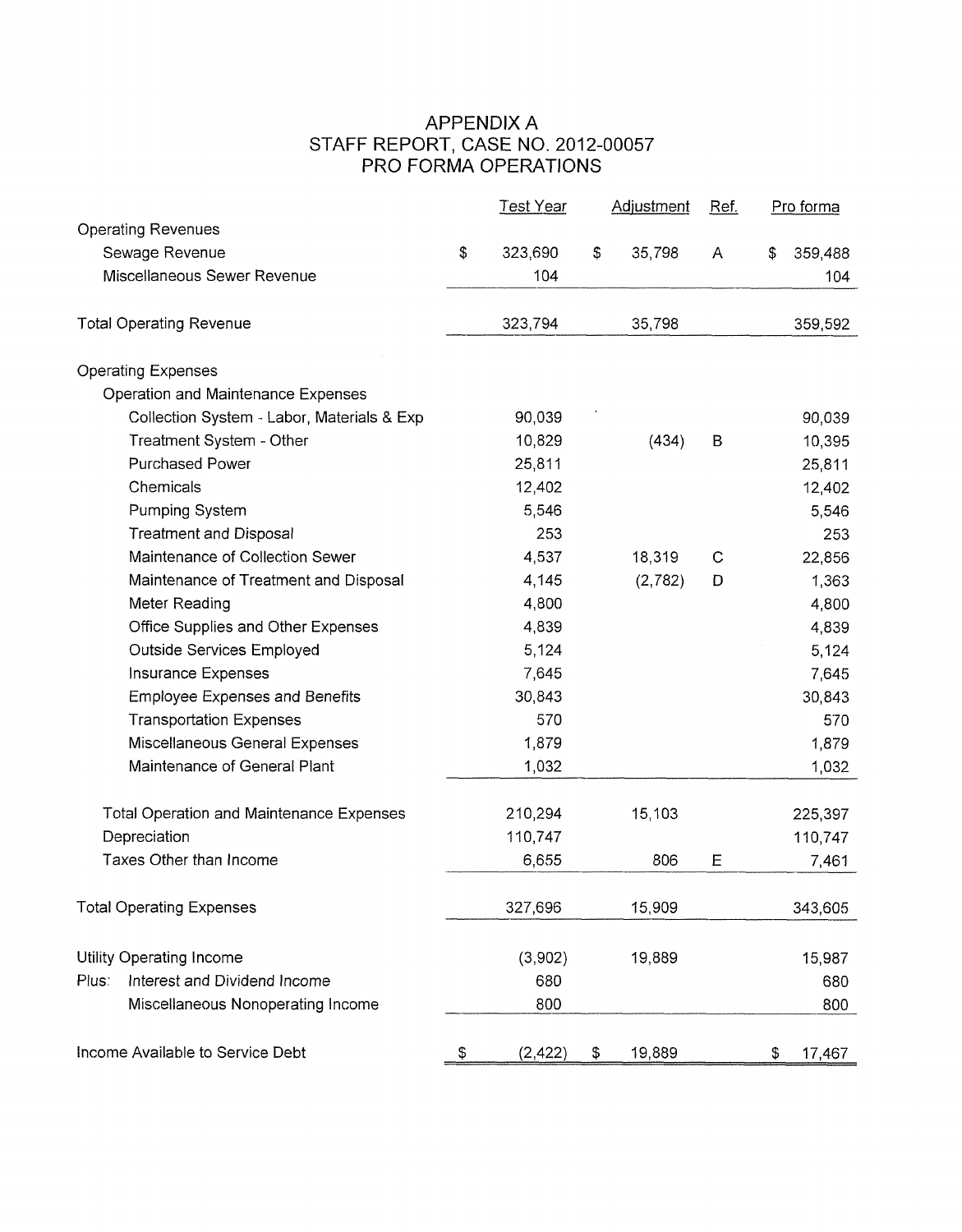# APPENDIX B STAFF REPORT, CASE NO. 2012-00057 EXPLANATION OF ADJUSTMENTS TO TEST-YEAR OPERATIONS

A) Revenue from Sewer Operations. Ledbetter reported test-year revenues from sewer rates in the amount of \$323,690. Ledbetter prepared and submitted a billing analysis with its application. In the billing analysis, test-year usages were summarized for each rate block of Ledbetter's rate design. By applying its current rates to the usages reported in the billing analysis, Ledbetter determined that test-year revenues should be restated to \$359,488, and therefore, increased the test-year amount by \$35,798. Commission Staff reviewed the billing analysis and agrees with Ledbetter's findings and recommends that the Commission accept this adjustment.

B) Treatment System - Other. Test-year expense for Treatment System - Other was reported at \$10,829. This amount includes testing done by Microbac Laboratories and vehicle expenses. For the year ending December 31, 2010, these amounts totaled \$10,395. Accordingly, test-year expenses were decreased by \$434 to account for the most recently reported annual expense.

C) Maintenance of Collection Sewer. Ledbetter reported Maintenance of Collection Sewer expenses of \$4,537 during the test year. Ledbetter proposed to increase this amount by \$18,319 to recover \$22,856. This amount is equal to the Maintenance of Collection Sewer expense incurred during the calendar year ending December 31, 2010. In support of its adjustment, Ledbetter states that the 2010 expense included normal electrical repairs on the lift stations and pumps and that, due to budgetary constraints, the test-year expenses were artificially low. In further support of its adjustment, Ledbetter noted that, in 2008, similar expenses were incurred in the amount of \$22,521. These expenses were reported in the Maintenance of Pumping System account. After reviewing the invoices charged to the Maintenance of Collection Sewer account during the test year and 2010, Commission Staff is of the opinion that the expenses incurred in 2010 better represent the normal, recurring expenses of Ledbetter.

D) Maintenance of Treatment and Disposal. For the test year, Ledbetter reported Maintenance of Treatment and Disposal expense of \$4,145. Ledbetter proposed to decrease this amount by \$2,782. It stated that the reduction is due to ice storm repairs that were nonrecurring. The expenses incurred in 2010 are more representative of Ledbetter's normal, recurring expenses. Commission Staff concurs with this adjustment.

E) Taxes Other Than Income – Ledbetter reported test-year Taxes Other Than Income expense of \$6,655. It proposed to increase this amount by \$806 to restate the expense to the amount reported for the year ended December 31, 2010. Commission Staff concurs with this adjustment.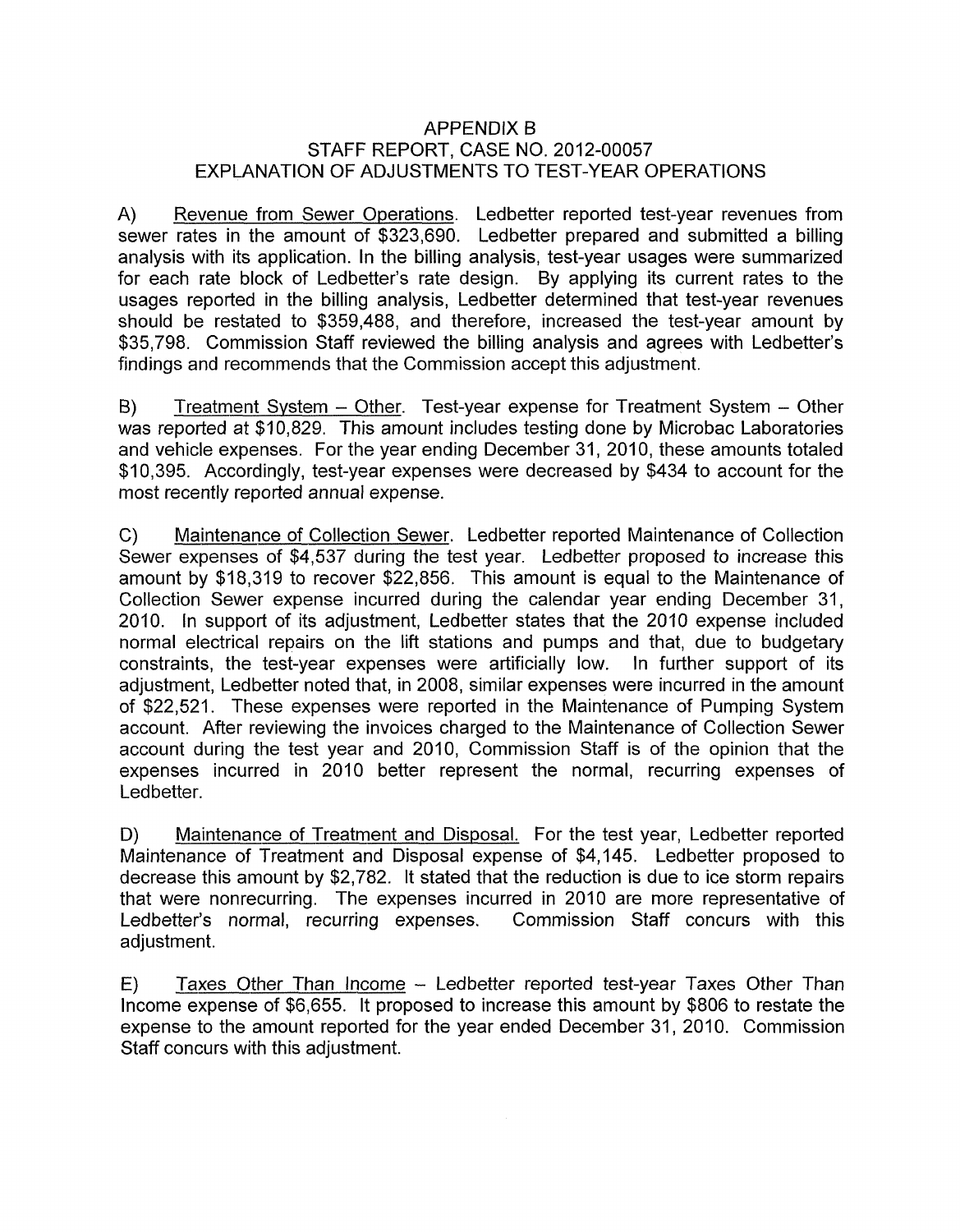# APPENDIX C COMPARISON OF REQUIRED REVENUE INCREASE STAFF REPORT, CASE NO. 2012-00057

 $\sim$ 

|                                               | Commission<br><b>Staff</b> | Ledbetter     | Difference  |
|-----------------------------------------------|----------------------------|---------------|-------------|
| Pro forma Operating Expense                   | \$343,605                  | 341,375<br>\$ | \$<br>2,230 |
| Debt Service Subject to Coverage Requirements | 112,718                    | 112,718       |             |
| Debt Service Coverage at 120%                 | 22,544                     | 22,544        |             |
| <b>Total Revenue Requirement</b>              | 478,867                    | 476,637       | 2,230       |
| Less: Miscellaneous Nonoperating Revenue      | (800)                      | (800)         |             |
| Interest and Dividend Income                  | (680)                      | (680)         |             |
| Revenue Required from Rates                   | 477,387                    | 475,157       | 2,230       |
| Less: Pro forma Present Rate                  | 359,592                    | 359,592       |             |
| Revenue Deficiency                            | \$117,795                  | \$<br>115,565 | \$<br>2,230 |
| Percentage to Present Rate Revenues           | 32.76%                     | 32.14%        |             |
|                                               |                            |               |             |

 $\sim$   $\sim$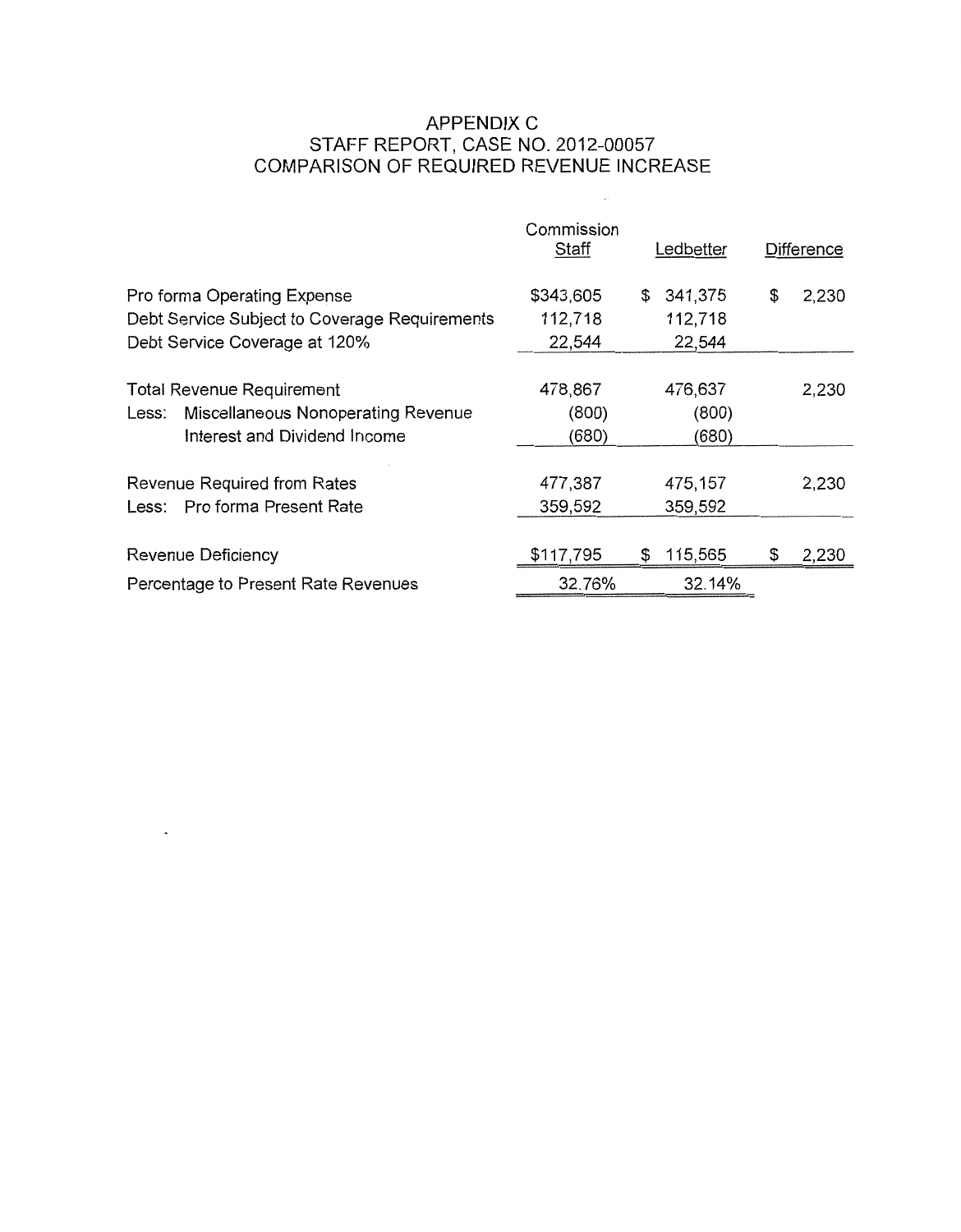APPENDIX D SEWER DEPRECIATION SCHEDULE STAFF REPORT, CASE NO. 2012-00057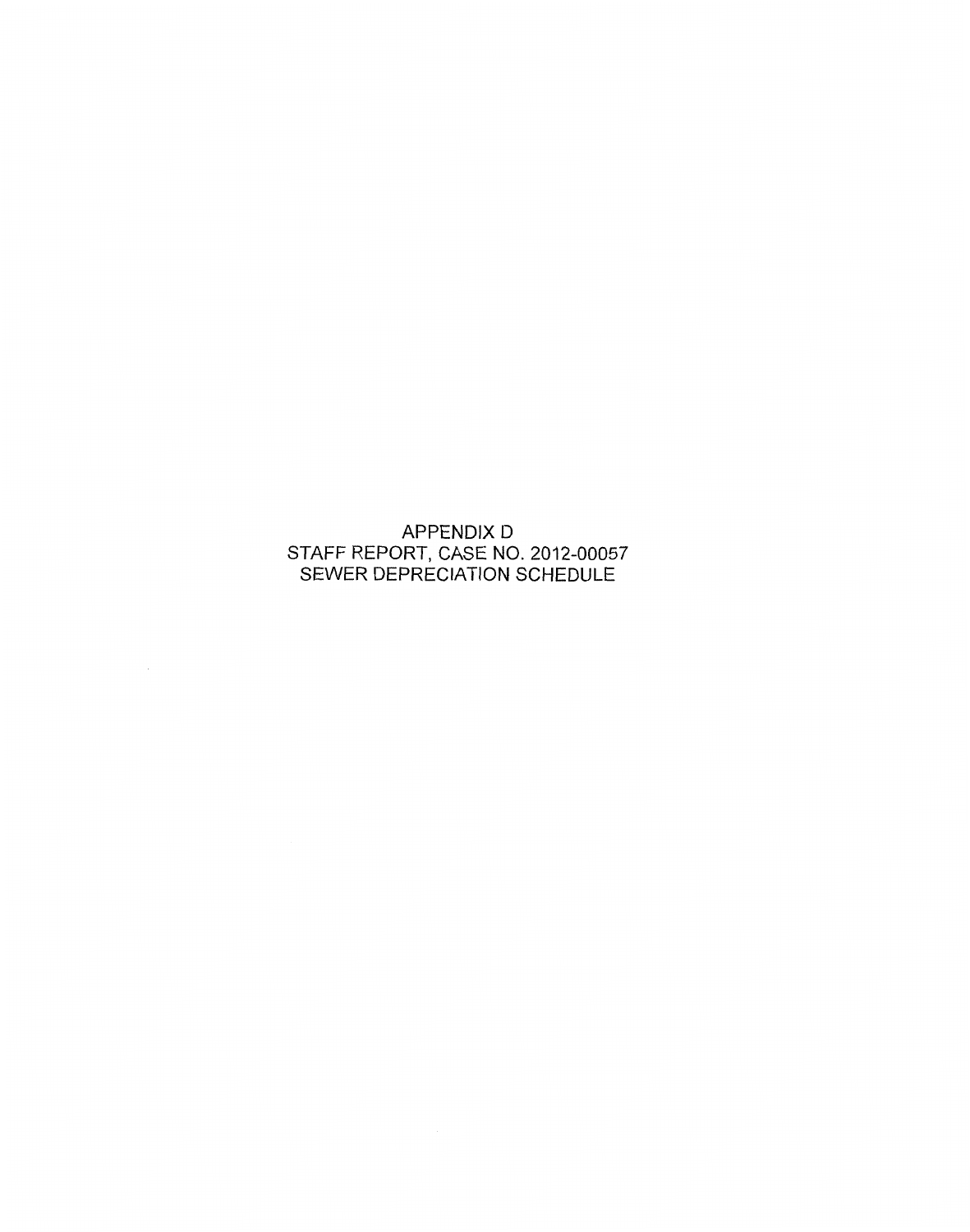# LEDSANITAT Ledbetter Sanitation District<br>Tax Asset Detail 1/01/09 - 12/31/09

# 06/02/2010 10:35 AM

Page 1

# FYE: 12/31/2009

| d<br>Asset                       | <b>Property Description</b>                                  | Date In<br>Service            | Тах<br>Cost                  | Sec 179 Exp<br>Current = $c$ | Tax<br>Bonus Amt | <b>Tax Prior</b><br>Depreciation | <b>Tax Current</b><br>Depreciation | Tax<br>End Depr      | <b>Tax Net</b><br><b>Book Value</b> | Tax<br>Method | Tax<br>Period         |
|----------------------------------|--------------------------------------------------------------|-------------------------------|------------------------------|------------------------------|------------------|----------------------------------|------------------------------------|----------------------|-------------------------------------|---------------|-----------------------|
|                                  | Group: BUILDINGS (UA)                                        |                               |                              |                              |                  |                                  |                                    |                      |                                     |               |                       |
| $\mathbf{2}$                     | Office Bldg & Garage                                         | 12/01/96                      | 38,604.30                    | 0.00                         | 0.00             | 11,900.44                        | 965.11                             | 12,865.55            | 25,738.75                           | -S/L          | 40.0                  |
|                                  |                                                              | <b>BUILDINGS (UA)</b>         | 38,604.30                    | 0.00c                        | 0.00             | 11,900.44                        | 965.11                             | 12,865.55            | 25,738.75                           |               |                       |
|                                  |                                                              |                               |                              |                              |                  |                                  |                                    |                      |                                     |               |                       |
|                                  | Group: ENGINEER COST (UA)                                    |                               |                              |                              |                  |                                  |                                    |                      |                                     |               |                       |
| 8                                | Sewer Engineering Costs                                      | 12/01/96                      | 283.287.05                   | 0.00                         | 0.00             | 87,345.72                        | 7.082.18<br>60.55                  | 94.427.90<br>126.15  | 188,859.15<br>2,295.85              | - S/L<br>SÆ.  | 40.0<br>40.0          |
| 62                               | <b>Lift Station Relocation</b>                               | 12/11/07                      | 2,422.00                     | 0.00                         | 0.00             | 65.60<br>87,411.32               | 7,142.73                           | 94,554.05            | 191,155.00                          |               |                       |
|                                  |                                                              | <b>ENGINEER COST (UA)</b>     | 285,709.05                   | 0.00c                        | 0.00             |                                  |                                    |                      |                                     |               |                       |
| Group: GENERAL & OFFICE EQUIPMEN |                                                              |                               |                              |                              |                  |                                  |                                    |                      |                                     |               |                       |
| 10                               | -Gomputer-System-                                            | 12/09/96                      | -135.86                      | $0.00 -$                     | 0.00             | 2.135.86                         | 0.00                               | 2,135.86<br>1,000.00 | 0.00<br>0.00                        | S/L<br>S/L    | 5.0<br>5.0            |
| 11                               | Hand Held Computer                                           | 1/10/97                       | 1,000.00<br>350.00           | 0.00<br>0.00                 | 0.00<br>0.00     | 1.000.00<br>350.00               | 0.00<br>0.00                       | 350.00               | $0.00 -$                            | S/L           | 7.0                   |
| 13<br>14                         | Crawdad Boat<br>$+H$ Probe-                                  | 10/22/98<br>5/07/98           | 160.95                       | صمم                          | 0.00             | 160.95                           | 0.00                               | 160.95               | 0.00                                | <b>S/L</b>    | 7.0                   |
| 15                               | Full Body Harness                                            | 11/13/98                      | 67.32                        | 0.00                         | 0.00             | 67.32                            | 0.00<br>0.00                       | 67.32<br>929.57      | 0.00<br>$0.00 -$                    | S/L<br>S/L    | 7.0<br>$7.0\,$        |
| 16                               | Lefender 4-Gus Detector-                                     | 1143/98                       | 929.57                       | $0.00^\circ$                 | 0.00<br>0.00     | 929.57<br>129.78                 | 0.00                               | 129.78               | 0.00                                | -S/L          | 7.0                   |
| 17                               | 10 LPM-Regulator for 58 Cycle                                | 11413/98                      | 129.78-                      | 0.00<br>0.00                 | 0.00             | 90.88                            | 0.00                               | 90.88                | 0.00                                | -S/L          | $7.0\,$               |
| 18                               | Pelican-Case-Model-1520-                                     | - <b>11713798</b><br>11/13/98 | 854.99                       | 0.00                         | 0.00             | 854.99                           | 0.00                               | 854.99               | 0.00 <sub>1</sub>                   | S/L           | 7.0                   |
| 19<br>20                         | 8" Blower w/Gas Engine & Hose<br>7' Tripod & 60' Galv. Winch | 11/13/98                      | 2,123.72                     | 0.00                         | 0.00             | 2.123.72                         | 0.00                               | 2,123.72             | 0.00                                | S/L           | 7.0                   |
| 24                               | -Femp-Probe-                                                 | -5107198-                     | 247.00                       | 0.00                         | 0.00             | 247.00                           | 0.00                               | 247.00               | 0.00<br>0.00                        | SÆ.<br>S/L    | 7,0<br>y.<br>7.0      |
| 25                               | Liftmore Electric Crane                                      | 9/15/99                       | 2,539.00                     | 0.00                         | 0.00             | 2,539.00                         | 0.00<br>0.00                       | 2.539.00<br>150.00   | 0.00                                | S/L           | 7.0                   |
| 26                               | Remos                                                        | 11/30/99                      | <del>150.00</del>            | 0.00                         | 0.00             | 150.00<br>27.572.60              | 1.451.40                           | 29,024.00            | 0.00                                | SL            | 10.0                  |
| 27                               | Backhoe                                                      | 5/18/99                       | 29,024.00<br>-229.99 =       | 0.00<br>0.00                 | 0.00<br>0.00     | 229.99                           | 0.00                               | 229.99               | $0.00 -$                            | S/L           | 7.0                   |
| 28                               | <del>, 550 Gallon Tank -</del>                               | 10/11/99<br>8/03/99           | 209.92                       | 0.00                         | 0.00             | 209.92                           | 0.00                               | 209.92               | 0.00                                | S/L           | ৸<br>5.0              |
| 29<br>30                         | Television & VCR<br>$-$ Prabe $=$                            | 2/08/99                       | <del>359.00 - J</del>        | 0.00                         | 0.00             | 359.00                           | 0.00                               | 359.00               | 0.00                                | S/L           | $\mathfrak{z}$<br>7.0 |
| 31                               | Carport Sun Screen                                           | 8/27/99                       | 935.00                       | 0.00                         | 0.00             | 935.00                           | 0.00                               | 935.00               | $0.00 -$                            | -S/L<br>S/L   | 7.0<br>Lή<br>7.0      |
| 32                               | Toolbox                                                      | 6/24/99                       | 203.77                       | 0.00                         | 0.00             | 203.77                           | 0.00                               | 203.77<br>850.00     | 0.00.<br>0.00                       | S/L           | $7.0\,$               |
| 33                               | Trailer                                                      | 10/26/99                      | 850.00                       | 0.00                         | 0.00             | 850.00<br>4.115.00               | 0.00<br>0.00                       | 4,115.00             | 0.00                                | S/L           | 7.0                   |
| 35                               | FE Mveres Pump                                               | 12/08/00                      | 4,115.00                     | 0.00                         | 0.00<br>0.00     | 500.00                           | 0.00                               | 500.00               | 0.00.                               | SЛ            | 7.0                   |
| 36                               | <b>Blower Motor</b>                                          | 6/27/00<br>6405/01            | 500.00<br>495 <del>.00</del> | 0.00<br>-0.00.               | 0.00             | 495.00                           | 0.00                               | 495.00               | $0.00 -$                            | S/L           | 5.0                   |
| 37                               | <del>л 19-оf Сонтри</del> тет                                | 9/18/01                       | 1,835.10-                    | 0.00                         | 0.00             | 1,835.10                         | 0.00                               | 1,835.10             | 0.00.                               | S/L           | 7.0                   |
| 38<br>39                         | -Germieidal-Lamp-<br>Generator                               | 12/19/01                      | 1.200.00                     | 0.00                         | 0.00             | 1,200.00                         | 0.00                               | 1,200.00             | $0.00 -$                            | SÆ.           | 7.0                   |
| 40                               | Metal Detector                                               | 1/29/01                       | 249.95                       | 0.00                         | 0.00             | 249.95                           | 0.00                               | 249.95               | 0.00<br>0.00                        | S/L<br>S/L    | 7.0<br>7.0            |
| 41                               | 2-Heed-Portable-Radios                                       | 4/17/01                       | <del>30</del> 0:00-          | 0.00                         | 0.00             | 300.00                           | 0.00                               | 300.00<br>3,489.50   | 0.00                                | SÆ            | 5.0                   |
| 42                               | 1/2 of Tractor                                               | 2/25/02                       | 3,489.50                     | 0.00                         | 0.00             | 3,489.50<br>676.92               | 0.00<br>135.48                     | 812.40               | 135.93                              | -S/C          | 7.0                   |
| 46                               | Pump                                                         | 5/04/04                       | 948.33                       | 0.00                         | 0.00<br>0.00     | 440.72                           | 88.18                              | 528.90               | 88.34                               | S/L           | 7.0                   |
| 47                               | Lift Motor                                                   | 6/18/04                       | 617.24<br>346.53             | 0.00<br>0.00                 | 0.00             | 193.88                           | 49.50                              | 243.38               | 103.15                              | -S/L          | 7.0                   |
| 48                               | GOAT THROAT HAND-PRESSUI<br>ROFO-FEOAT-30-SUSPENDED L >      | 1/25/05<br>1710/05            | 960.IL                       | 0.00                         | 0.00             | 154.16                           | 38.54                              | 192.70               | 77.08                               | -S/L          | 7.0                   |
| 49<br>55                         | 10 Ton hitch trailer                                         | 6/22/05                       | 6,640.00                     | 0.00                         | 0.00             | 4,648.00                         | 1,328.00                           | 5,976.00             | 664.00                              | -S/L          | 5.0<br>7.0            |
| 56                               | Blower                                                       | 6/30/06                       | 2.257.42                     | 0.00                         | 0.00             | 806.22                           | 322.49                             | 1,128.71             | 1,128.71 S/L                        | -S/L          | $7.0\,$               |
| 57                               | <b>TRAILER 6.5 X 10</b>                                      | 5/08/06                       | 460.00                       | 0.00                         | 0.00             | 175.23                           | 65.71                              | 240.94               | 219.06<br>165.69 S/L                |               | 7.0                   |
| 58                               | Chainsaw                                                     | 10/29/07                      | 239.96                       | 0.00                         | 0.00             | 39.99                            | 34.28                              | 74.27                |                                     |               |                       |

図002

# WALKER AND ASSOC CPAS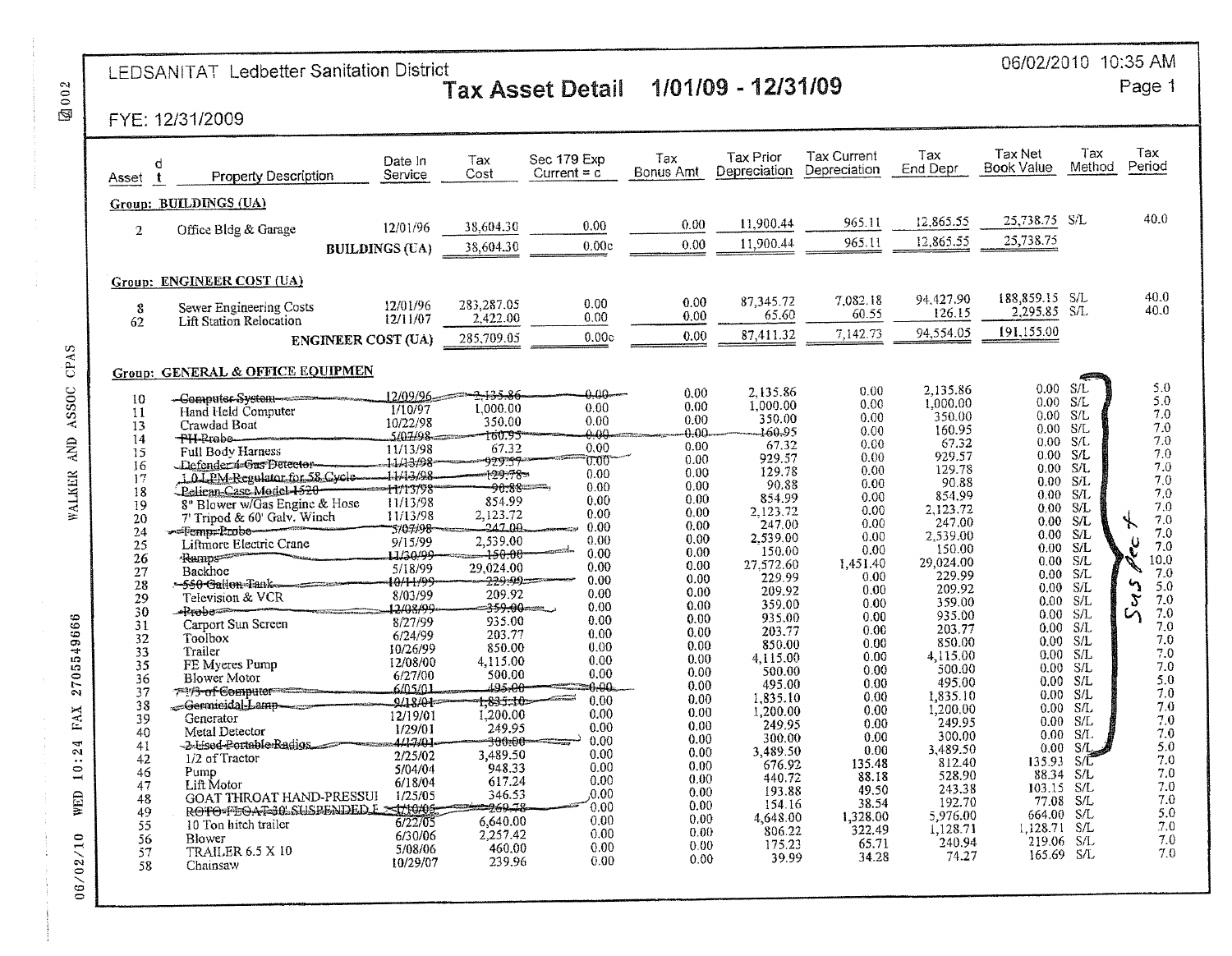# LEDSANITAT Ledbetter Sanitation District<br>Tax Asset Detail 1/01/09 - 12/31/09

06/02/2010 10:35 AM Page 2

FYE: 12/31/2009

| Asset<br>Group:                                            | d<br><b>Property Description</b><br><b>GENERAL &amp; OFFICE EQUIPMEN (continued)</b>                                                                                                                             | Date In<br>Service                                                                                                          | Tax<br>Cost                                                                                                                             | Sec 179 Exp<br>Current $= c$                                                          | Tax<br>Bonus Amt                                                                     | <b>Tax Prior</b><br>Depreciation                                                                                         | <b>Tax Current</b><br>Depreciation                                                                            | Tax<br><b>End Depr</b>                                                                                                     | Tax Net<br><b>Book Value</b>                                                                                                                              | Tax<br>Method                       | Tax<br>Period                                                                |
|------------------------------------------------------------|------------------------------------------------------------------------------------------------------------------------------------------------------------------------------------------------------------------|-----------------------------------------------------------------------------------------------------------------------------|-----------------------------------------------------------------------------------------------------------------------------------------|---------------------------------------------------------------------------------------|--------------------------------------------------------------------------------------|--------------------------------------------------------------------------------------------------------------------------|---------------------------------------------------------------------------------------------------------------|----------------------------------------------------------------------------------------------------------------------------|-----------------------------------------------------------------------------------------------------------------------------------------------------------|-------------------------------------|------------------------------------------------------------------------------|
| 59<br>64<br>66                                             | <b>Used Trailer</b><br><b>BACKHOE BUCKET</b><br>SAMSUNG SCX 5635 COPIER                                                                                                                                          | 11/20/07<br>8/11/08<br>8/10/09                                                                                              | 2,000.00<br>1.044.69<br>699.00                                                                                                          | 0.00<br>0.00<br>0.00c                                                                 | 0.00<br>0.00<br>0.00                                                                 | 309.52<br>43.53<br>0.00                                                                                                  | 285.71<br>104.47<br>58.25                                                                                     | 595.23<br>148.00<br>58.25<br>64,774.08                                                                                     | 1,404.77<br>896.69<br>640.75<br>5,524.17                                                                                                                  | SÆ<br>-S/L<br>S/L                   | 7.0<br>10.0<br>5.0                                                           |
|                                                            | <b>GENERAL &amp; OFFICE EQUIPMEN</b>                                                                                                                                                                             |                                                                                                                             | 70,298.25                                                                                                                               | 0.00c                                                                                 | 0.00                                                                                 | 60,812.07                                                                                                                | 3,962.01                                                                                                      |                                                                                                                            |                                                                                                                                                           |                                     |                                                                              |
| Group: LAND                                                |                                                                                                                                                                                                                  |                                                                                                                             |                                                                                                                                         |                                                                                       |                                                                                      |                                                                                                                          |                                                                                                               |                                                                                                                            |                                                                                                                                                           |                                     |                                                                              |
| $\mathbf{1}$                                               | Land - Hodge Landing Road                                                                                                                                                                                        | 12/21/94                                                                                                                    | 97,860.00                                                                                                                               | 0.00                                                                                  | 0.00                                                                                 | 0.00                                                                                                                     | 0.00                                                                                                          | 0.00                                                                                                                       | 97,860.00                                                                                                                                                 | Land                                | 0.0                                                                          |
|                                                            |                                                                                                                                                                                                                  | LAND                                                                                                                        | 97,860.00                                                                                                                               | 0.00c                                                                                 | 0.00                                                                                 | 0.00                                                                                                                     | 0.00                                                                                                          | 0.00                                                                                                                       | 97,860.00                                                                                                                                                 |                                     |                                                                              |
|                                                            | Group: LINES (UA)                                                                                                                                                                                                |                                                                                                                             |                                                                                                                                         |                                                                                       |                                                                                      |                                                                                                                          |                                                                                                               |                                                                                                                            |                                                                                                                                                           |                                     |                                                                              |
| 5<br>6<br>$\tau$<br>21<br>22<br>23<br>34<br>60<br>61<br>65 | Sewer Distribution Lines<br>Sewer Line Changes<br>1997 Line Additions<br>Tap Ons<br>Sewer Lines<br>API-Lines<br>Sewer Lines<br><b>Lift Station Repairs</b><br>LIFT STATION REPAIRS<br>Air Release Valve - Sewage | 12/01/96<br>8/15/97<br>6/30/97<br>10/01/98<br>7/07/98<br>2/01/98<br>6/30/99<br>1/30/07<br>11/29/07<br>5/13/08<br>LINES (UA) | 2,329,254.49<br>50.000.00<br>39,281.44<br>642.00<br>1,314.00<br>1.756.23<br>2,171.70<br>32,780.00<br>7.646.25<br>667.00<br>2,465,513.11 | 0.00<br>0.00<br>0.00<br>0.00<br>0.00<br>0.00<br>0.00<br>0.00<br>0.00<br>0.00<br>0.00c | 0.00<br>0.00<br>0.00<br>0.00<br>0.00<br>0.00<br>0.00<br>0.00<br>0.00<br>0.00<br>0,00 | 718.186.44<br>12.084.00<br>9,820.16<br>168.20<br>345.40<br>460.64<br>516.16<br>1,570.71<br>207.09<br>44.47<br>743,403.27 | 58.231.36<br>1,250.00<br>982.04<br>16.05<br>32.85<br>43.91<br>54.29<br>819.50<br>191.16<br>66.70<br>61.687.86 | 776,417.80<br>13,334.00<br>10.802.20<br>184.25<br>378.25<br>504.55<br>570.45<br>2,390.21<br>398.25<br>111.17<br>805,091.13 | 1.552,836.69<br>36,666.00 S/L<br>28,479.24 S/L<br>457.75<br>935.75 S/L<br>1,251.68 S/L<br>1,601.25<br>30,389.79<br>7,248.00 S/L<br>555.83<br>1,660,421.98 | - S/L<br>-S/L<br>S/L<br>-S/L<br>S/L | 40.0<br>40.0<br>40.0<br>40.0<br>40.0<br>40.0<br>40.0<br>40.0<br>40.0<br>10.0 |
|                                                            | Group: PLANT & LAGOONS (UA)                                                                                                                                                                                      |                                                                                                                             |                                                                                                                                         |                                                                                       |                                                                                      |                                                                                                                          |                                                                                                               |                                                                                                                            |                                                                                                                                                           |                                     | 40.0                                                                         |
| 3<br>$\overline{4}$<br>43<br>44<br>45                      | Plant & lagoons - Hodge Ldg<br>API Check $\#1191$<br>New UV System<br>3 Gast Blowers, Compressor<br>3 Gate Valves<br>PLANT & LAGOONS (UA)                                                                        | 12/01/96<br>2/06/97<br>7/02/03<br>7/22/03<br>9/26/03                                                                        | 1.084,630.55<br>29.543.82<br>26.802.10<br>1,950.00<br>1,385.00<br>1,144,311.47                                                          | 0.00<br>0.00<br>0.00<br>0.00<br>0.00<br>0.00c                                         | 0.00<br>0.00<br>0.00<br>0.00<br>0.00<br>0.00                                         | 335.384.04<br>8.616.40<br>7.370.44<br>1.073.00<br>762.00<br>353,205.88                                                   | 27,115.76<br>738.60<br>1.340.11<br>195.00<br>138.50<br>29,527.97                                              | 362,499.80<br>9,355.00<br>8.710.55<br>1.268.00<br>900.50<br>382,733.85                                                     | 722.130.75<br>20,188.82<br>18.091.55<br>682.00 S/L<br>484.50 S/L<br>761,577.62                                                                            | -S/L<br>S/L<br>S/L                  | 40.0<br>20.0<br>10.0<br>10.0                                                 |
| <b>Group: UTILITY ASSETS</b>                               |                                                                                                                                                                                                                  |                                                                                                                             |                                                                                                                                         |                                                                                       |                                                                                      |                                                                                                                          |                                                                                                               |                                                                                                                            |                                                                                                                                                           |                                     |                                                                              |
| 9<br>63                                                    | Other Cost Inc. Interest<br><b>Telemetry Monitoring System</b>                                                                                                                                                   | 12/01/96<br>9/29/08<br><b>UTILITY ASSETS</b>                                                                                | 31,402.91<br>25,766.71<br>57,169.62                                                                                                     | 0.00<br>0.00<br>0.00c                                                                 | 0.00<br>0.00<br>0.00                                                                 | 9.680.28<br>644.17<br>10,324.45                                                                                          | 785.07<br>2,576.67<br>3.361.74                                                                                | 10,465.35<br>3,220.84<br>13,686.19                                                                                         | 20,937.56 S/L<br>22,545.87 S/L<br>43,483.43                                                                                                               |                                     | 40.0<br>10.0                                                                 |
| Group: VEHICLES<br>SASUSPOC                                |                                                                                                                                                                                                                  |                                                                                                                             |                                                                                                                                         |                                                                                       |                                                                                      |                                                                                                                          |                                                                                                               |                                                                                                                            |                                                                                                                                                           |                                     |                                                                              |
| 12<br>54                                                   | -Dodge-Ram-Truele<br>2005 Chevy pickup                                                                                                                                                                           | 12116/96<br>5/11/05                                                                                                         | 17.966.00<br>20,499.00                                                                                                                  | <u>ብ በበ</u><br>0.00                                                                   | 0.00.<br>0.00                                                                        | 17.966.00<br>15,032.60                                                                                                   | $-0.09$<br>4,099.80                                                                                           | 17:966:00<br>19,132.40                                                                                                     | 0.00.<br>1,366.60 S/L                                                                                                                                     |                                     | 7.0<br>5.0                                                                   |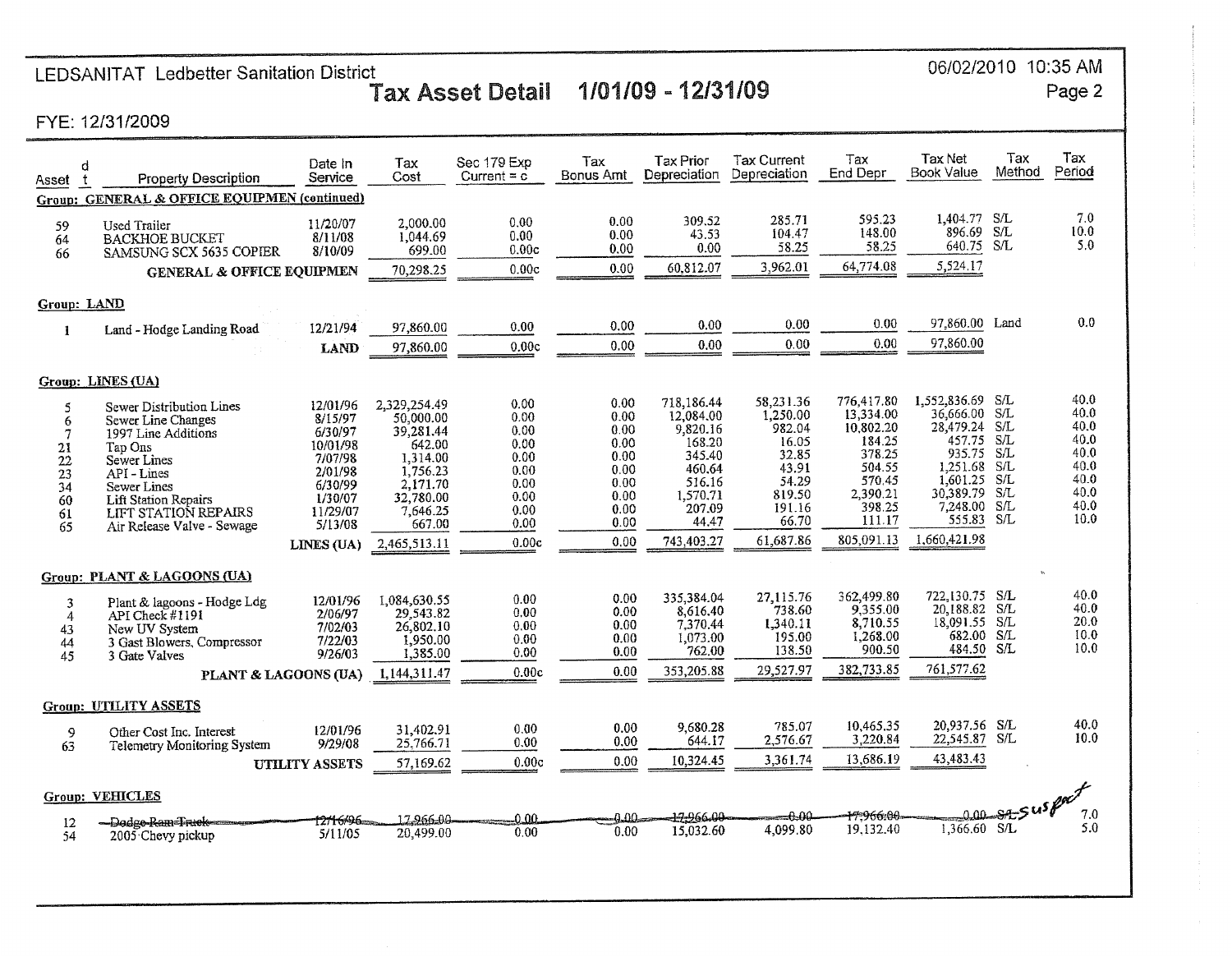| 06/02/2010 10:35 AM<br>LEDSANITAT Ledbetter Sanitation District<br>Tax Asset Detail 1/01/09 - 12/31/09                       |                                                                                                                                                                                                                                                                                                                                                                                                           |             |                                    |                  |                           |                                    |                 |                              | Page 3                         |
|------------------------------------------------------------------------------------------------------------------------------|-----------------------------------------------------------------------------------------------------------------------------------------------------------------------------------------------------------------------------------------------------------------------------------------------------------------------------------------------------------------------------------------------------------|-------------|------------------------------------|------------------|---------------------------|------------------------------------|-----------------|------------------------------|--------------------------------|
| FYE: 12/31/2009                                                                                                              |                                                                                                                                                                                                                                                                                                                                                                                                           |             |                                    |                  |                           |                                    |                 |                              |                                |
| d<br><b>Property Description</b><br>Asset t<br><b>Group: VEHICLES (continued)</b>                                            | Date In<br>Service                                                                                                                                                                                                                                                                                                                                                                                        | Tax<br>Cost | Sec 179 Exp<br>Current = $\dot{c}$ | Tax<br>Bonus Amt | Tax Prior<br>Depreciation | <b>Tax Current</b><br>Depreciation | Tax<br>End Depr | Tax Net<br><b>Book Value</b> | Tax<br>Tax<br>Method<br>Period |
|                                                                                                                              | <b>VEHICLES</b>                                                                                                                                                                                                                                                                                                                                                                                           | 38,465.00   | 0.00c                              | 0.00             | 32,998.60                 | 4,099.80                           | 37,098.40       | 1,366.60                     |                                |
|                                                                                                                              | أأتألأ كالإيتماء للانتقاء<br>مناصبه ورازوني                                                                                                                                                                                                                                                                                                                                                               |             |                                    |                  |                           |                                    |                 |                              |                                |
|                                                                                                                              | Grand Total 4,197,930.80                                                                                                                                                                                                                                                                                                                                                                                  |             | 0.00c                              | 0.00             | 1,300,056.03              | 110,747.22                         | 1,410,803.25    | 2,787,127.55                 |                                |
| $\alpha \in \mathbb{R}^n \times \mathbb{R}^2 \times \mathbb{R}^n$ .<br>u gadi<br>e elektrojn.<br>Geografia<br>وتنقط<br>in 20 | كمشت                                                                                                                                                                                                                                                                                                                                                                                                      |             |                                    |                  |                           | i in trêt                          |                 |                              |                                |
|                                                                                                                              | aran<br>Prantsi<br>uran.<br>Municipalit<br>zul i dese bi<br>THE R<br>$\begin{pmatrix} \frac{\partial \mathcal{L}}{\partial x} & \frac{\partial \mathcal{L}}{\partial y} & \frac{\partial \mathcal{L}}{\partial x} \\ \frac{\partial \mathcal{L}}{\partial x} & \frac{\partial \mathcal{L}}{\partial y} & \frac{\partial \mathcal{L}}{\partial y} & \frac{\partial \mathcal{L}}{\partial y} \end{pmatrix}$ |             |                                    |                  |                           |                                    |                 |                              |                                |
| $\mathcal{H}_{\rm{c}}$<br>$\sim$                                                                                             | mene za p<br>ka proto<br>and the peak<br>ನ ಯು<br>1294<br>Alian America<br>Alianda Mario<br><b>常常的</b> 等。                                                                                                                                                                                                                                                                                                  |             |                                    |                  |                           |                                    |                 |                              |                                |
|                                                                                                                              | regini).<br>والأولاء<br>alang pa<br>والمتراخ المريضين والمراد<br>కటాగ్ని సరించాల<br>بالدام كالكرافيل<br>2022.<br>대원 그는<br>NY MAT<br>anto<br>Refer<br>للمهاجبين<br>부었다<br>in Siberio<br>1973 - Paris<br>-72<br>with power that is<br>1991년 1999년 동<br>ania (Carolina)<br>Colorado<br>$\Delta \sim 10^{-1}$<br>$\alpha$ , $\alpha$ , $\beta$ , $\beta$                                                      |             |                                    |                  |                           |                                    |                 |                              |                                |
| $\sim 10^{-1}$                                                                                                               | 정부 중에                                                                                                                                                                                                                                                                                                                                                                                                     |             |                                    |                  |                           |                                    |                 |                              |                                |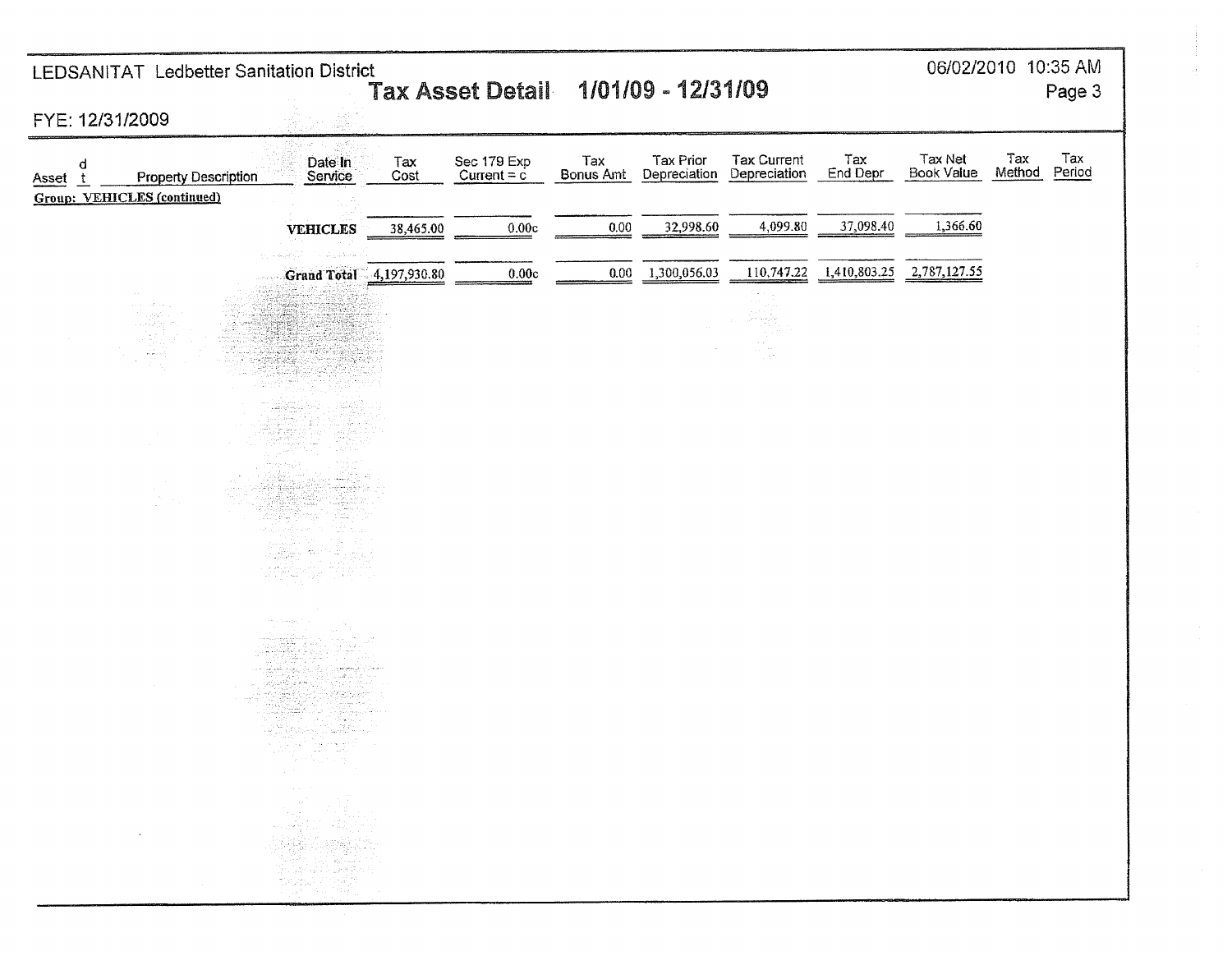# APPENDIX E RATES DETERMINED BY STAFF STAFF REPORT, CASE NO. 2012-00057

 $\sim$   $\epsilon$ 

First 2,000 gallons Over 2,000 gallons \$ 25.21 Minimum Bill 12.87 per 1,000 gallons

à.

**Unmetered** 

63.82 per Bill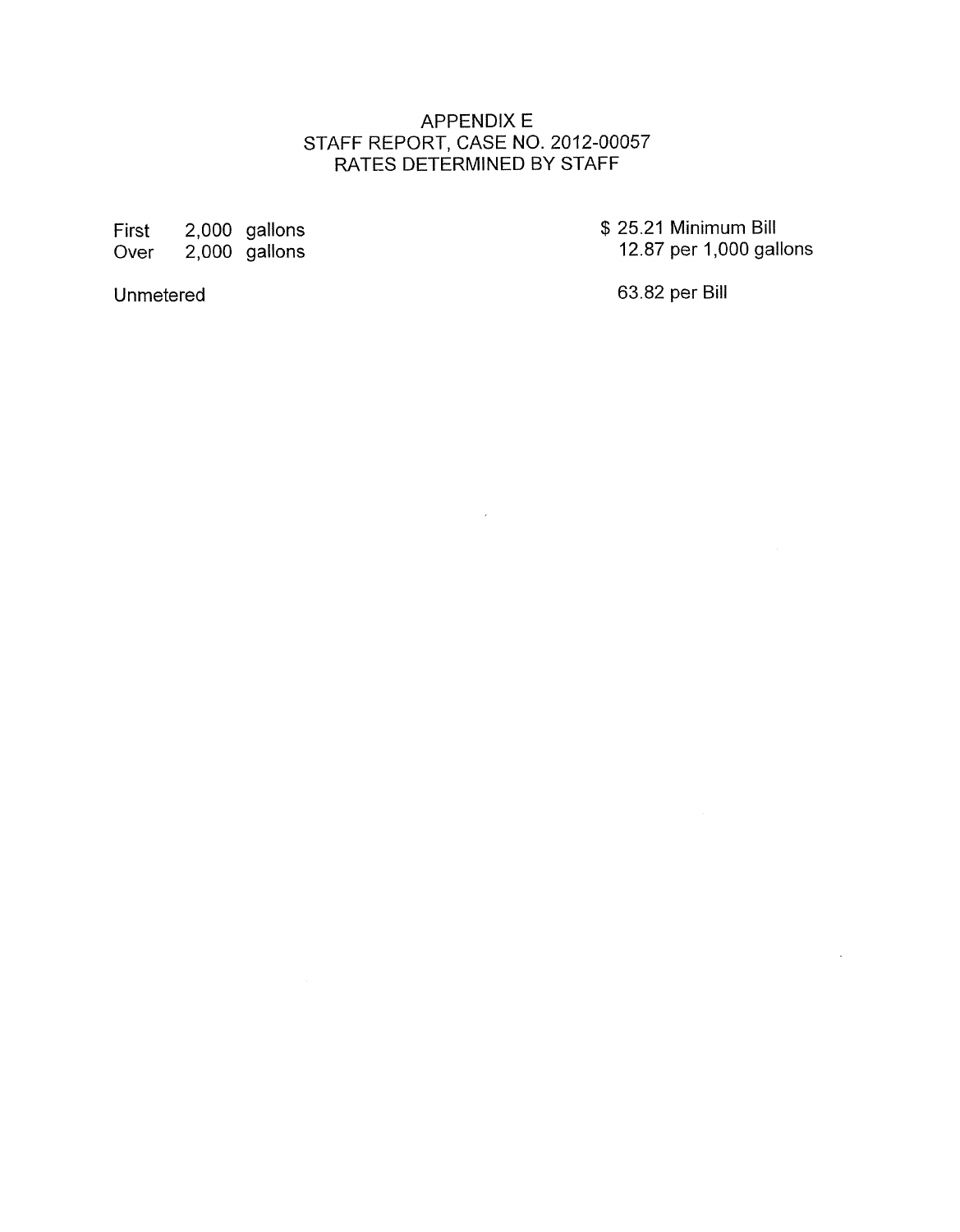# APPENDIX F RATES REQUESTED BY LEDBETTER STAFF REPORT, CASE NO. 2012-00057

 $\sim$   $\sim$ 

First 2,000 gallons<br>Over 2,000 gallons  $2,000$  gallons \$ 25.05 Minimum Bill 12.80 per 1,000 gallons

**Unmetered** 

63.45 per Bill